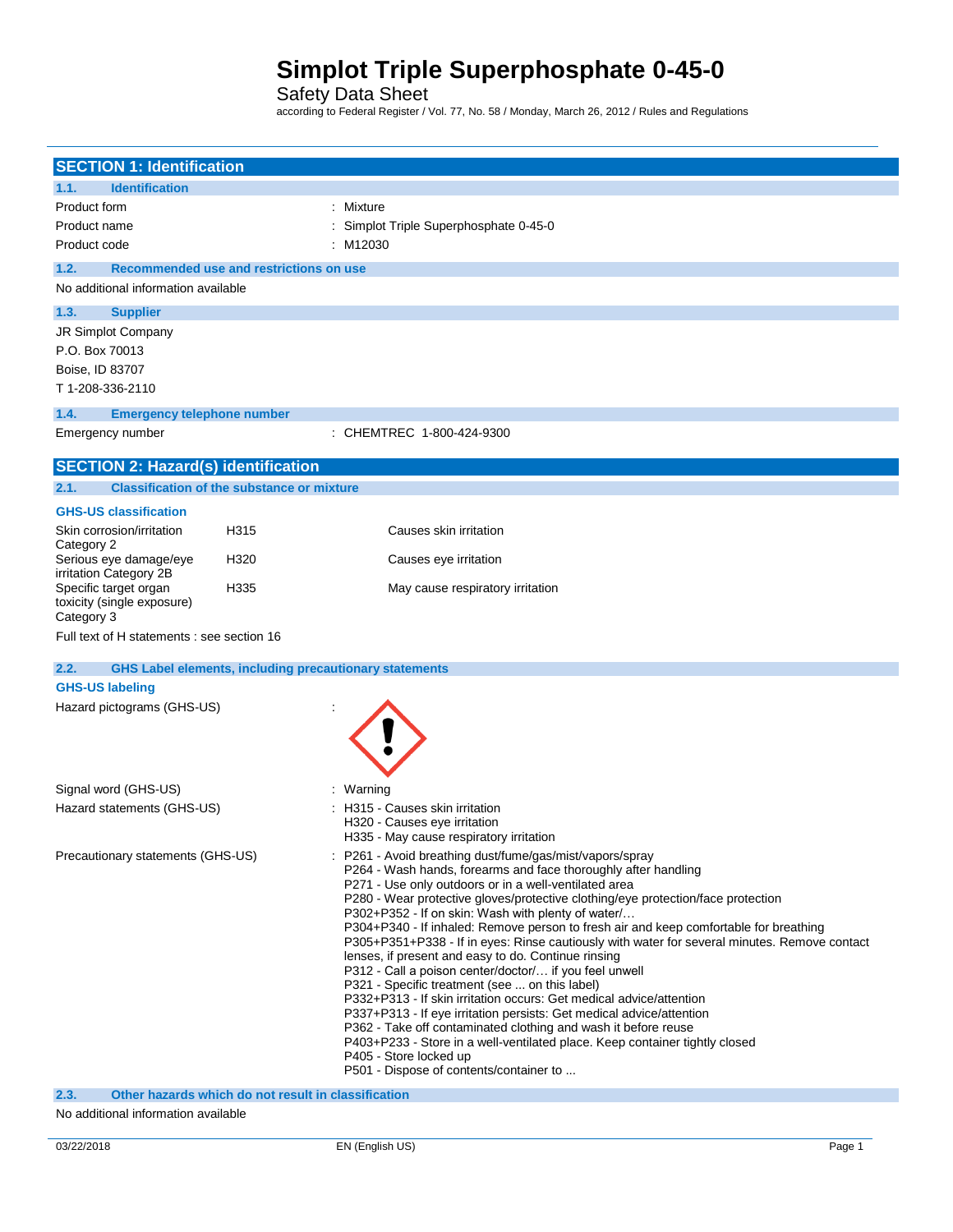Safety Data Sheet

according to Federal Register / Vol. 77, No. 58 / Monday, March 26, 2012 / Rules and Regulations

### **2.4. Unknown acute toxicity (GHS US)** Not applicable

### **SECTION 3: Composition/Information on ingredients**

### **3.1. Substances**

#### Not applicable

#### **3.2. Mixtures**

| <b>Name</b>         | <b>Product identifier</b> | $\frac{9}{6}$ | <b>GHS-US classification</b>                                  |
|---------------------|---------------------------|---------------|---------------------------------------------------------------|
| Calcium Phosphate   | (CAS No) 7758-23-8        | 84 - 88       | Skin Irrit, 2, H315<br>Eye Irrit. 2B, H320<br>STOT SE 3. H335 |
| Dicalcium Phosphate | (CAS No) 7757-93-9        | $12 - 16$     | Eye Irrit. 2B, H320                                           |

Full text of hazard classes and H-statements : see section 16

| <b>SECTION 4: First-aid measures</b>                                        |                                                                                                                                                                                                                                            |
|-----------------------------------------------------------------------------|--------------------------------------------------------------------------------------------------------------------------------------------------------------------------------------------------------------------------------------------|
| 4.1.<br><b>Description of first aid measures</b>                            |                                                                                                                                                                                                                                            |
| First-aid measures general                                                  | : Never give anything by mouth to an unconscious person. If you feel unwell, seek medical<br>advice (show the label where possible).                                                                                                       |
| First-aid measures after inhalation                                         | : Remove person to fresh air and keep comfortable for breathing. Remove victim to fresh air and<br>keep at rest in a position comfortable for breathing. Call a POISON CENTER or<br>doctor/physician if you feel unwell.                   |
| First-aid measures after skin contact                                       | Wash with plenty of soap and water. Wash contaminated clothing before reuse. If skin irritation<br>occurs: Get medical advice/attention. Specific treatment (see  on this label). Wash skin with<br>plenty of water.                       |
| First-aid measures after eye contact                                        | : IF IN EYES: Rinse cautiously with water for several minutes. Remove contact lenses, if present<br>and easy to do. Continue rinsing. Rinse eyes with water as a precaution.                                                               |
| First-aid measures after ingestion                                          | : Rinse mouth. Do NOT induce vomiting. Obtain emergency medical attention. Call a poison<br>center/doctor/physician if you feel unwell.                                                                                                    |
| 4.2.<br>Most important symptoms and effects (acute and delayed)             |                                                                                                                                                                                                                                            |
| Potential Adverse human health effects and<br>symptoms                      | : Based on available data, the classification criteria are not met.                                                                                                                                                                        |
| Symptoms/injuries after inhalation                                          | : May cause respiratory irritation.                                                                                                                                                                                                        |
| Symptoms/injuries after skin contact                                        | : Causes skin irritation.                                                                                                                                                                                                                  |
| Symptoms/injuries after eye contact                                         | : Causes eye irritation.                                                                                                                                                                                                                   |
| 4.3.<br>Immediate medical attention and special treatment, if necessary     |                                                                                                                                                                                                                                            |
| Treat symptomatically.                                                      |                                                                                                                                                                                                                                            |
| <b>SECTION 5: Fire-fighting measures</b>                                    |                                                                                                                                                                                                                                            |
| 5.1.<br>Suitable (and unsuitable) extinguishing media                       |                                                                                                                                                                                                                                            |
| Suitable extinguishing media                                                | : Foam. Dry powder. Carbon dioxide. Water spray. Sand.                                                                                                                                                                                     |
| Unsuitable extinguishing media                                              | : Do not use a heavy water stream.                                                                                                                                                                                                         |
| 5.2.<br>Specific hazards arising from the chemical                          |                                                                                                                                                                                                                                            |
| Reactivity                                                                  | : Stable.                                                                                                                                                                                                                                  |
| 5.3.<br>Special protective equipment and precautions for fire-fighters      |                                                                                                                                                                                                                                            |
| Firefighting instructions                                                   | : Use water spray or fog for cooling exposed containers. Exercise caution when fighting any<br>chemical fire. Prevent fire-fighting water from entering environment.                                                                       |
| Protection during firefighting                                              | Do not enter fire area without proper protective equipment, including respiratory protection. Do<br>not attempt to take action without suitable protective equipment. Self-contained breathing<br>apparatus. Complete protective clothing. |
| <b>SECTION 6: Accidental release measures</b>                               |                                                                                                                                                                                                                                            |
| Personal precautions, protective equipment and emergency procedures<br>6.1. |                                                                                                                                                                                                                                            |
| 6.1.1.<br>For non-emergency personnel                                       |                                                                                                                                                                                                                                            |

Emergency procedures **in the contract of the Contract Contract Contract Contract Contract Contract Contract Contract Contract Contract Contract Contract Contract Contract Contract Contract Contract Contract Contract Contra**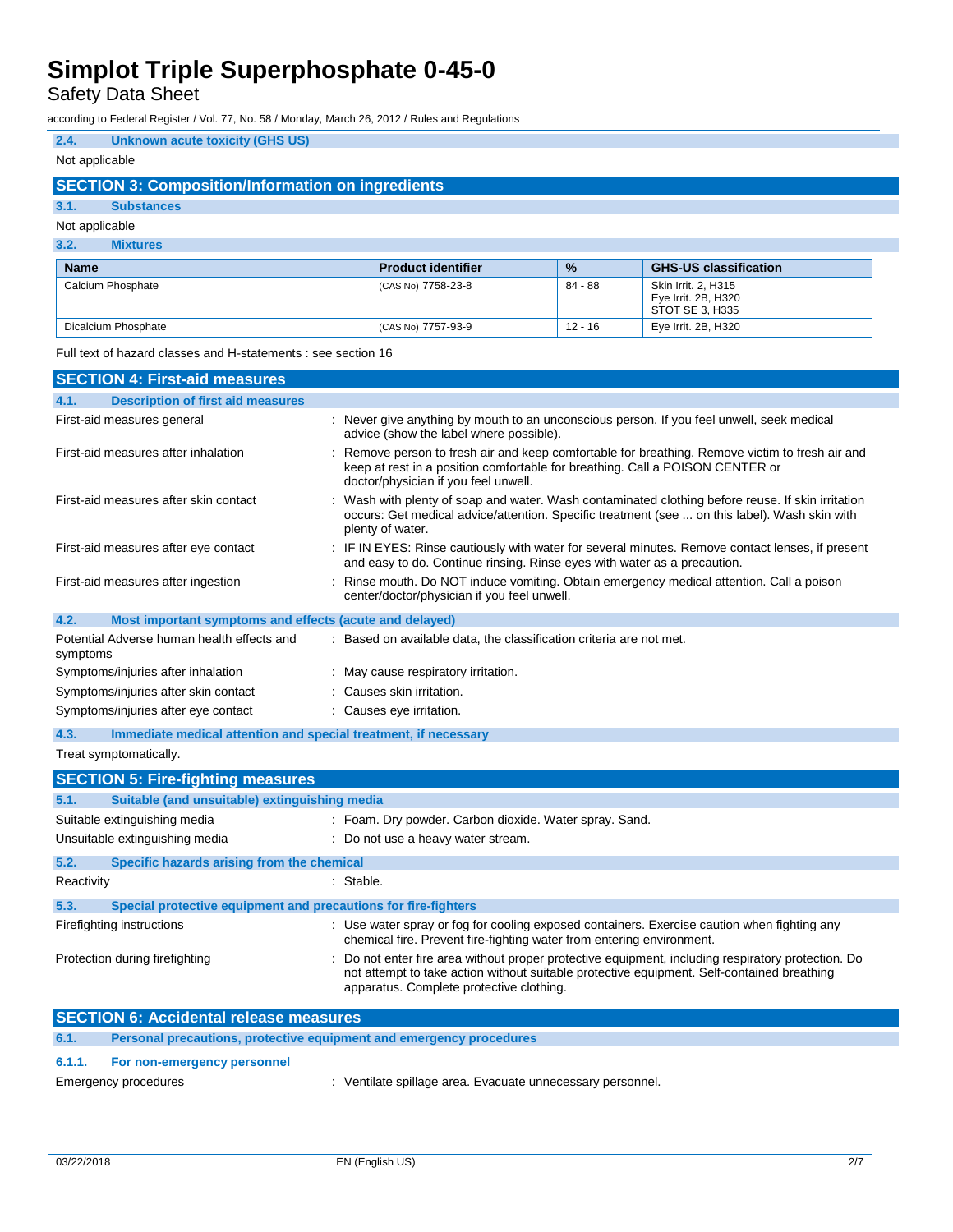Safety Data Sheet

according to Federal Register / Vol. 77, No. 58 / Monday, March 26, 2012 / Rules and Regulations

| 6.1.2.                  | For emergency responders                                     |                                                                                                                                                                                                                                                                                                                                               |
|-------------------------|--------------------------------------------------------------|-----------------------------------------------------------------------------------------------------------------------------------------------------------------------------------------------------------------------------------------------------------------------------------------------------------------------------------------------|
| Protective equipment    |                                                              | Do not attempt to take action without suitable protective equipment. Equip cleanup crew with<br>proper protection. For further information refer to section 8: "Exposure controls/personal<br>protection".                                                                                                                                    |
| Emergency procedures    |                                                              | : Ventilate area.                                                                                                                                                                                                                                                                                                                             |
| 6.2.                    | <b>Environmental precautions</b>                             |                                                                                                                                                                                                                                                                                                                                               |
|                         |                                                              | Avoid release to the environment. Prevent entry to sewers and public waters. Notify authorities if liquid enters sewers or public waters.                                                                                                                                                                                                     |
| 6.3.                    | Methods and material for containment and cleaning up         |                                                                                                                                                                                                                                                                                                                                               |
| Methods for cleaning up |                                                              | : Recover mechanically the product. On land, sweep or shovel into suitable containers. Minimize<br>generation of dust. Store away from other materials.                                                                                                                                                                                       |
| Other information       |                                                              | : Dispose of materials or solid residues at an authorized site.                                                                                                                                                                                                                                                                               |
| 6.4.                    | <b>Reference to other sections</b>                           |                                                                                                                                                                                                                                                                                                                                               |
|                         |                                                              | See Heading 8. Exposure controls and personal protection. For further information refer to section 13.                                                                                                                                                                                                                                        |
|                         |                                                              |                                                                                                                                                                                                                                                                                                                                               |
|                         | <b>SECTION 7: Handling and storage</b>                       |                                                                                                                                                                                                                                                                                                                                               |
| 7.1.                    | <b>Precautions for safe handling</b>                         |                                                                                                                                                                                                                                                                                                                                               |
|                         | Precautions for safe handling                                | : Wear personal protective equipment. Wash hands and other exposed areas with mild soap and<br>water before eating, drinking or smoking and when leaving work. Provide good ventilation in<br>process area to prevent formation of vapor. Avoid breathing dust/fume/gas/mist/vapors/spray.<br>Use only outdoors or in a well-ventilated area. |
| Hygiene measures        |                                                              | : Wash hands, forearms and face thoroughly after handling. Do not eat, drink or smoke when<br>using this product. Always wash hands after handling the product.                                                                                                                                                                               |
| 7.2.                    | Conditions for safe storage, including any incompatibilities |                                                                                                                                                                                                                                                                                                                                               |
| Storage conditions      |                                                              | : Keep only in the original container in a cool, well ventilated place away from : Keep container<br>tightly closed. Store in a well-ventilated place. Keep cool.                                                                                                                                                                             |
| Incompatible products   |                                                              | : Strong bases. Strong acids.                                                                                                                                                                                                                                                                                                                 |

### **SECTION 8: Exposure controls/personal protection**

**8.1. Control parameters Calcium Phosphate (7758-23-8)** Not applicable **Dicalcium Phosphate (7757-93-9)** Not applicable

### **8.2. Appropriate engineering controls**

Appropriate engineering controls : Ensure good ventilation of the work station.

Environmental exposure controls : Avoid release to the environment.

### **8.3. Individual protection measures/Personal protective equipment**

#### **Personal protective equipment:**

Avoid all unnecessary exposure.

**Hand protection:**

Wear protective gloves

**Eye protection:**

Chemical goggles or safety glasses. Safety glasses

**Skin and body protection:**

Wear suitable protective clothing

#### **Respiratory protection:**

Wear appropriate mask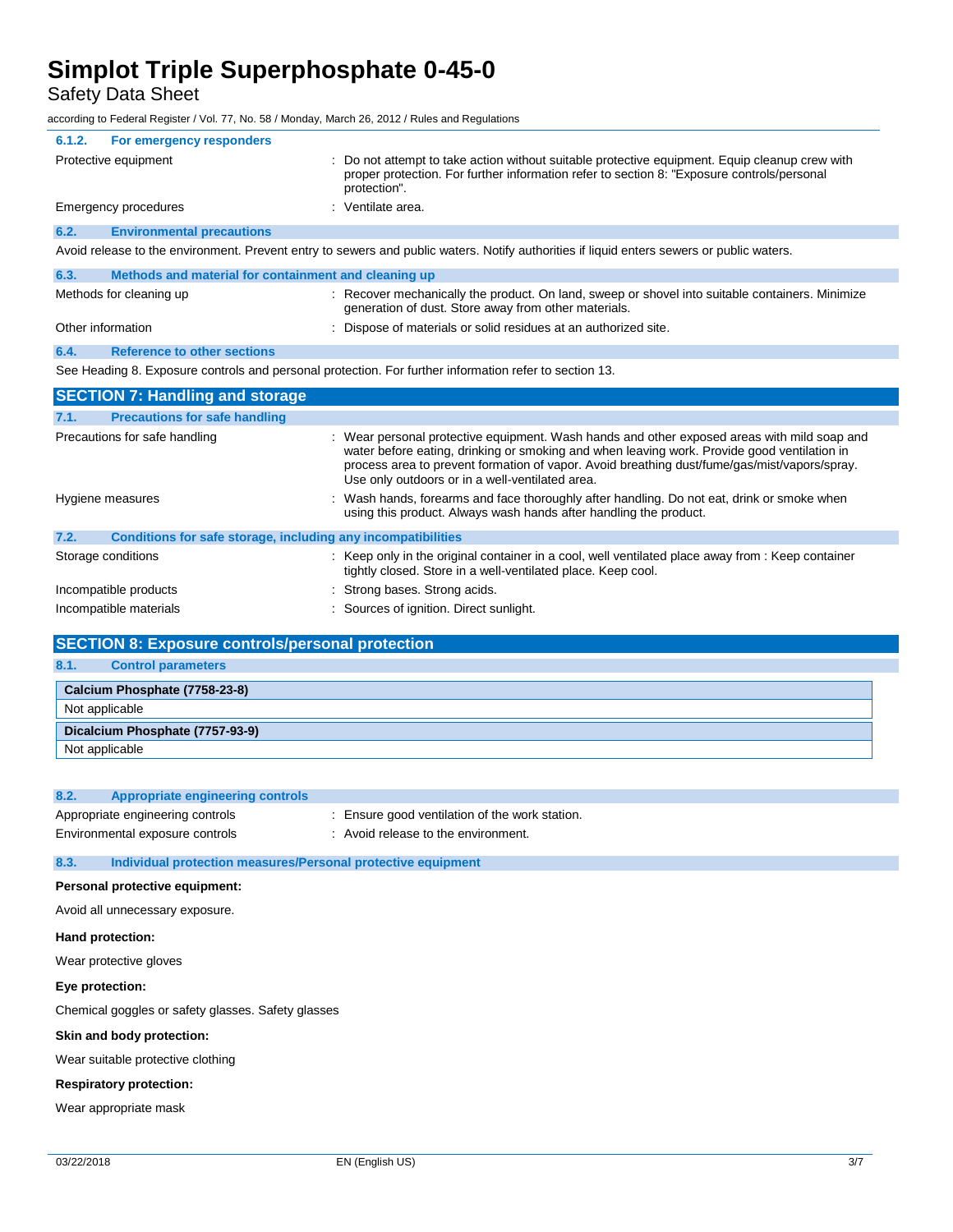Safety Data Sheet

according to Federal Register / Vol. 77, No. 58 / Monday, March 26, 2012 / Rules and Regulations

### **Other information:**

Do not eat, drink or smoke during use.

| <b>SECTION 9: Physical and chemical properties</b>            |                                   |  |  |
|---------------------------------------------------------------|-----------------------------------|--|--|
| Information on basic physical and chemical properties<br>9.1. |                                   |  |  |
| Physical state                                                | : Solid                           |  |  |
| Appearance                                                    | : Granules.                       |  |  |
| Color                                                         | : Off-white                       |  |  |
| Odor                                                          | : characteristic                  |  |  |
| Odor threshold                                                | : No data available               |  |  |
| рH                                                            | : No data available               |  |  |
| pH solution                                                   | g to 10 g H2O: 2.3-3<br>: 1       |  |  |
| Melting point                                                 | : No data available               |  |  |
| Freezing point                                                | : Not applicable                  |  |  |
| Boiling point                                                 | : No data available               |  |  |
| Flash point                                                   | : Not applicable                  |  |  |
| Relative evaporation rate (butyl acetate=1)                   | : No data available               |  |  |
| Flammability (solid, gas)                                     | : Non-flammable<br>Non flammable. |  |  |
| Vapor pressure                                                | : No data available               |  |  |
| Relative vapor density at 20 °C                               | : No data available               |  |  |
| Relative density                                              | : Not applicable                  |  |  |
| Solubility                                                    | : Soluble.                        |  |  |
| Log Pow                                                       | : No data available               |  |  |
| Auto-ignition temperature                                     | : Not applicable                  |  |  |
| Decomposition temperature                                     | : No data available               |  |  |
| Viscosity, kinematic                                          | : Not applicable                  |  |  |
| Viscosity, dynamic                                            | : No data available               |  |  |
| <b>Explosion limits</b>                                       | : Not applicable                  |  |  |
| <b>Explosive properties</b>                                   | : No data available               |  |  |
| Oxidizing properties                                          | : No data available               |  |  |
| 9.2.<br><b>Other information</b>                              |                                   |  |  |
| No additional information available                           |                                   |  |  |
| <b>SECTION 10: Stability and reactivity</b>                   |                                   |  |  |
| 10.1.<br><b>Reactivity</b>                                    |                                   |  |  |
| Stable.                                                       |                                   |  |  |
| 10.2.<br><b>Chemical stability</b>                            |                                   |  |  |
| Stable under normal conditions.                               |                                   |  |  |
| 10.3.<br><b>Possibility of hazardous reactions</b>            |                                   |  |  |
| Not established.                                              |                                   |  |  |
| <b>Conditions to avoid</b><br>10.4.                           |                                   |  |  |
| Direct sunlight. Extremely high or low temperatures.          |                                   |  |  |

**10.5. Incompatible materials**

Oxidizers. May be corrosive to metals. Strong acids. Strong bases.

**10.6. Hazardous decomposition products**

NH3, CN, SOx, POx. fume. Carbon monoxide. Carbon dioxide.

| <b>SECTION 11: Toxicological information</b>  |                  |
|-----------------------------------------------|------------------|
| 11.1.<br>Information on toxicological effects |                  |
| Acute toxicity                                | : Not classified |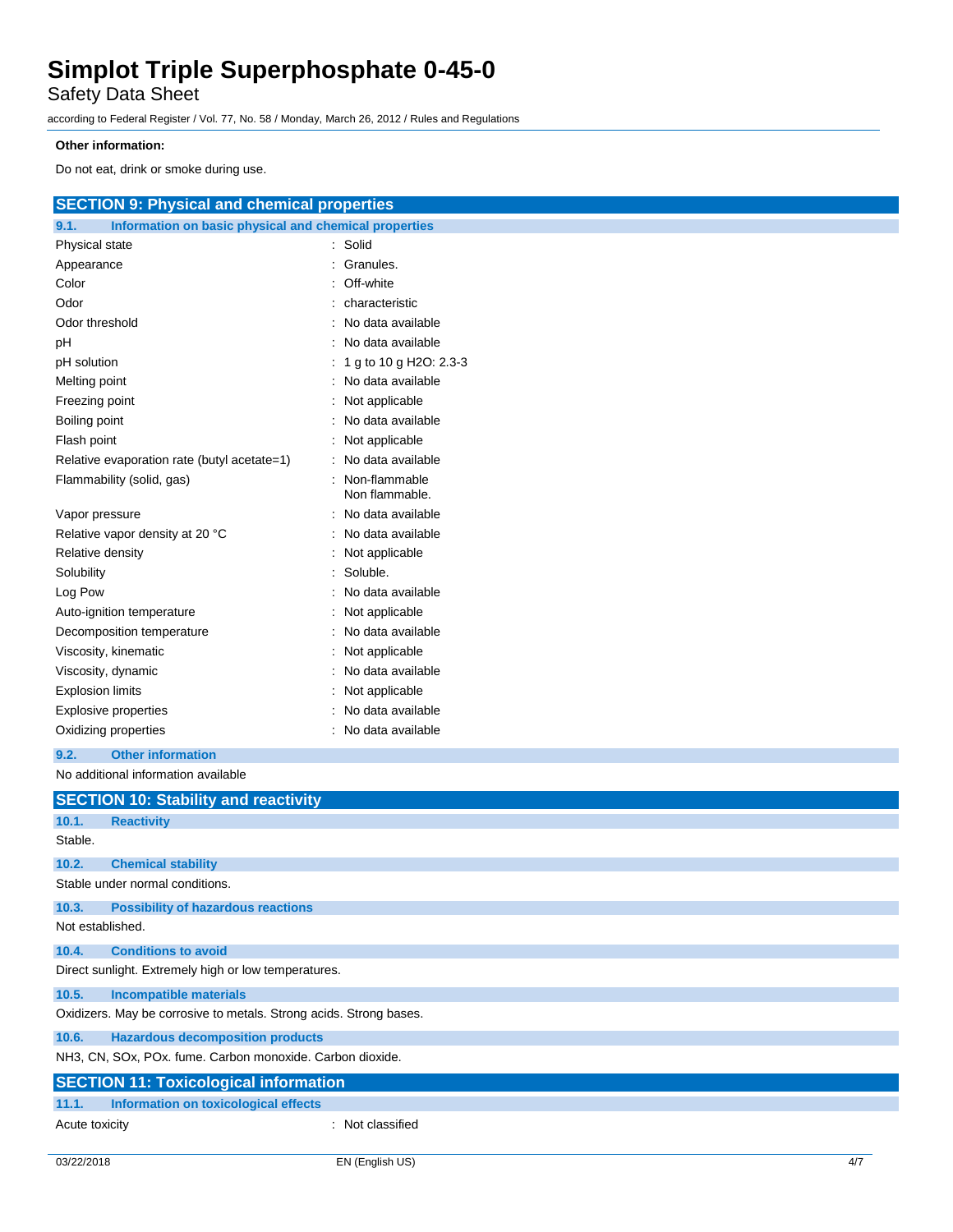Safety Data Sheet

according to Federal Register / Vol. 77, No. 58 / Monday, March 26, 2012 / Rules and Regulations

| Simplot Triple Superphosphate 0-45-0                   |                                                                     |
|--------------------------------------------------------|---------------------------------------------------------------------|
| LD50 oral rat                                          | 17500 mg/kg                                                         |
| LD50 dermal rabbit                                     | > 2000 mg/kg                                                        |
| ATE US (oral)                                          | 17500 mg/kg body weight                                             |
| Calcium Phosphate (7758-23-8)                          |                                                                     |
| LD50 oral rat                                          | 17500 mg/kg (Rat; Literature)                                       |
| LD50 dermal rabbit                                     | > 2000 mg/kg (Rabbit; Literature)                                   |
| ATE US (oral)                                          | 17500 mg/kg body weight                                             |
| Dicalcium Phosphate (7757-93-9)                        |                                                                     |
| LD50 oral rat                                          | 10000 mg/kg (Rat)                                                   |
| LD50 dermal rat                                        | 7940 mg/kg (Rat)                                                    |
| ATE US (oral)                                          | 10000 mg/kg body weight                                             |
| ATE US (dermal)                                        | 7940 mg/kg body weight                                              |
| Skin corrosion/irritation                              | Causes skin irritation.                                             |
| Serious eye damage/irritation                          | Causes eye irritation.                                              |
| Respiratory or skin sensitization                      | Not classified                                                      |
| Germ cell mutagenicity                                 | Not classified                                                      |
| Carcinogenicity                                        | Not classified                                                      |
| Reproductive toxicity                                  | Not classified                                                      |
| Specific target organ toxicity - single exposure       | May cause respiratory irritation.                                   |
| Specific target organ toxicity - repeated<br>exposure  | Not classified                                                      |
| Aspiration hazard                                      | Not classified                                                      |
| Potential Adverse human health effects and<br>symptoms | : Based on available data, the classification criteria are not met. |
| Symptoms/injuries after inhalation                     | May cause respiratory irritation.                                   |
| Symptoms/injuries after skin contact                   | Causes skin irritation.                                             |
| Symptoms/injuries after eye contact                    | Causes eye irritation.                                              |
|                                                        |                                                                     |

| <b>SECTION 12: Ecological information</b> |                                                                                                                         |
|-------------------------------------------|-------------------------------------------------------------------------------------------------------------------------|
| 12.1.<br><b>Toxicity</b>                  |                                                                                                                         |
| Ecology - general                         | The product is not considered harmful to aquatic organisms or to cause long-term adverse<br>effects in the environment. |

| 12.2.<br><b>Persistence and degradability</b> |                                                    |  |
|-----------------------------------------------|----------------------------------------------------|--|
| Simplot Triple Superphosphate 0-45-0          |                                                    |  |
| Persistence and degradability                 | Not established.                                   |  |
| Calcium Phosphate (7758-23-8)                 |                                                    |  |
| Persistence and degradability                 | Biodegradability: not applicable. Not established. |  |
| Biochemical oxygen demand (BOD)               | Not applicable                                     |  |
| Chemical oxygen demand (COD)                  | Not applicable                                     |  |
| <b>ThOD</b>                                   | Not applicable                                     |  |
| BOD (% of ThOD)                               | Not applicable                                     |  |
| Dicalcium Phosphate (7757-93-9)               |                                                    |  |
| Persistence and degradability                 | Biodegradability: not applicable. Not established. |  |
| Biochemical oxygen demand (BOD)               | Not applicable                                     |  |
| Chemical oxygen demand (COD)                  | Not applicable                                     |  |
| <b>ThOD</b>                                   | Not applicable                                     |  |
| BOD (% of ThOD)                               | Not applicable                                     |  |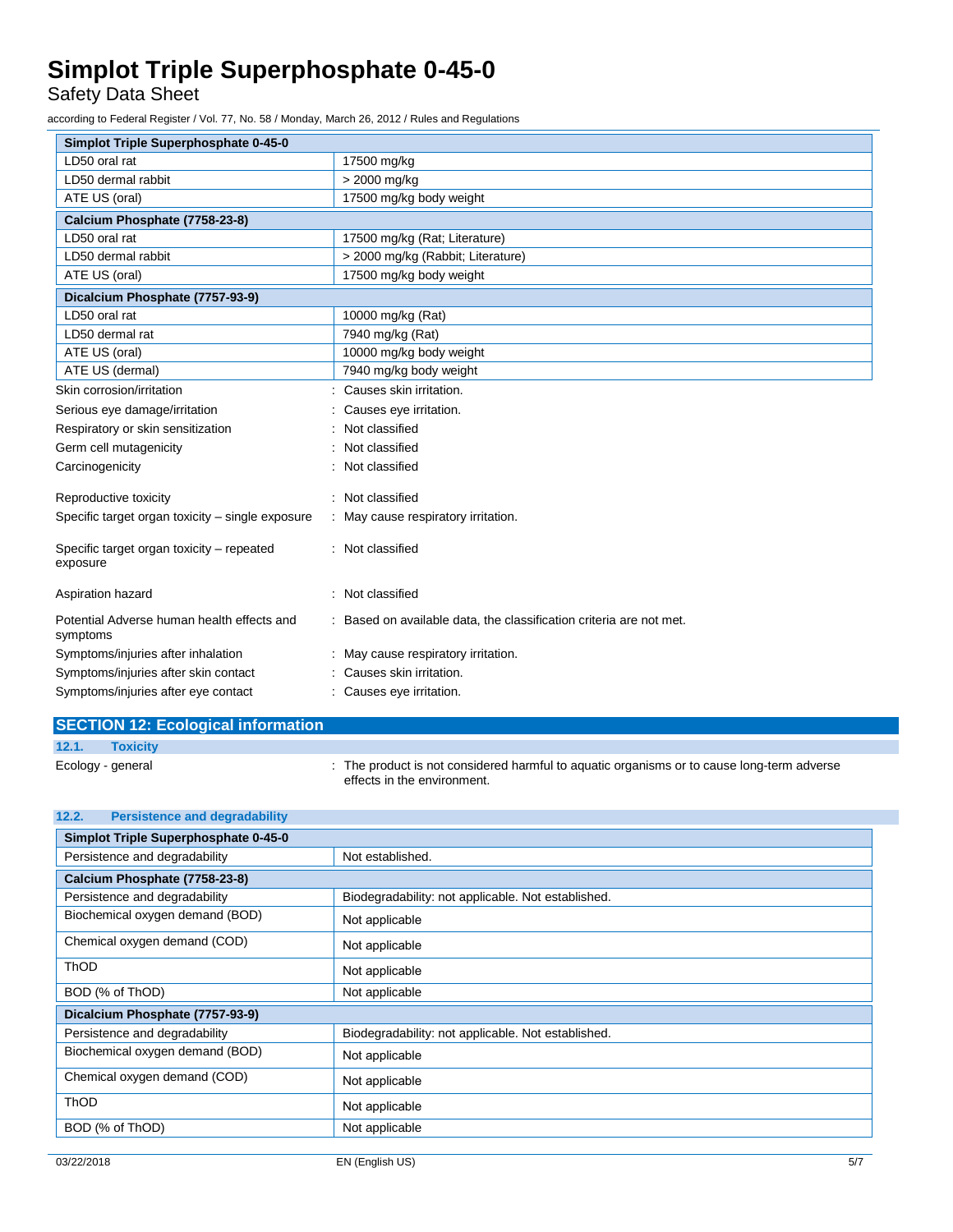Safety Data Sheet

according to Federal Register / Vol. 77, No. 58 / Monday, March 26, 2012 / Rules and Regulations

| 12.3.<br><b>Bioaccumulative potential</b>                                     |                                                                                                                                 |
|-------------------------------------------------------------------------------|---------------------------------------------------------------------------------------------------------------------------------|
| Simplot Triple Superphosphate 0-45-0                                          |                                                                                                                                 |
| Bioaccumulative potential                                                     | Not established.                                                                                                                |
| Calcium Phosphate (7758-23-8)                                                 |                                                                                                                                 |
| Bioaccumulative potential                                                     | No bioaccumulation data available. Not established.                                                                             |
| Dicalcium Phosphate (7757-93-9)                                               |                                                                                                                                 |
| Bioaccumulative potential                                                     | Not bioaccumulative. Not established.                                                                                           |
| 12.4.<br><b>Mobility in soil</b>                                              |                                                                                                                                 |
| No additional information available                                           |                                                                                                                                 |
|                                                                               |                                                                                                                                 |
| 12.5.<br><b>Other adverse effects</b>                                         |                                                                                                                                 |
| Effect on the global warming                                                  | : No known effects from this product.                                                                                           |
| <b>GWPmix comment</b>                                                         | : No known effects from this product.                                                                                           |
|                                                                               |                                                                                                                                 |
| Other information                                                             | : Avoid release to the environment.                                                                                             |
|                                                                               |                                                                                                                                 |
| <b>SECTION 13: Disposal considerations</b>                                    |                                                                                                                                 |
| 13.1.<br><b>Disposal methods</b>                                              |                                                                                                                                 |
| Waste treatment methods                                                       | : Dispose of contents/container in accordance with licensed collector's sorting instructions.                                   |
| Product/Packaging disposal recommendations                                    | : Dispose in a safe manner in accordance with local/national regulations.                                                       |
| Ecology - waste materials                                                     | : Avoid release to the environment.                                                                                             |
| <b>SECTION 14: Transport information</b>                                      |                                                                                                                                 |
| <b>Department of Transportation (DOT)</b>                                     |                                                                                                                                 |
| In accordance with DOT                                                        |                                                                                                                                 |
| Class (DOT)                                                                   | : Not regulated by DOT                                                                                                          |
| Other information                                                             | : No supplementary information available.                                                                                       |
|                                                                               |                                                                                                                                 |
| TDG                                                                           |                                                                                                                                 |
| <b>Transport by sea</b>                                                       |                                                                                                                                 |
| Air transport                                                                 |                                                                                                                                 |
| <b>SECTION 15: Regulatory information</b>                                     |                                                                                                                                 |
| 15.1. US Federal regulations                                                  |                                                                                                                                 |
| Simplot Triple Superphosphate 0-45-0                                          |                                                                                                                                 |
| Not listed on the United States TSCA (Toxic Substances Control Act) inventory |                                                                                                                                 |
| Substances Control Act (TSCA) inventory                                       | All components of this product are listed, or excluded from listing, on the United States Environmental Protection Agency Toxic |

#### **15.2. International regulations CANADA**

No additional information available

**EU-Regulations** No additional information available

**National regulations** No additional information available